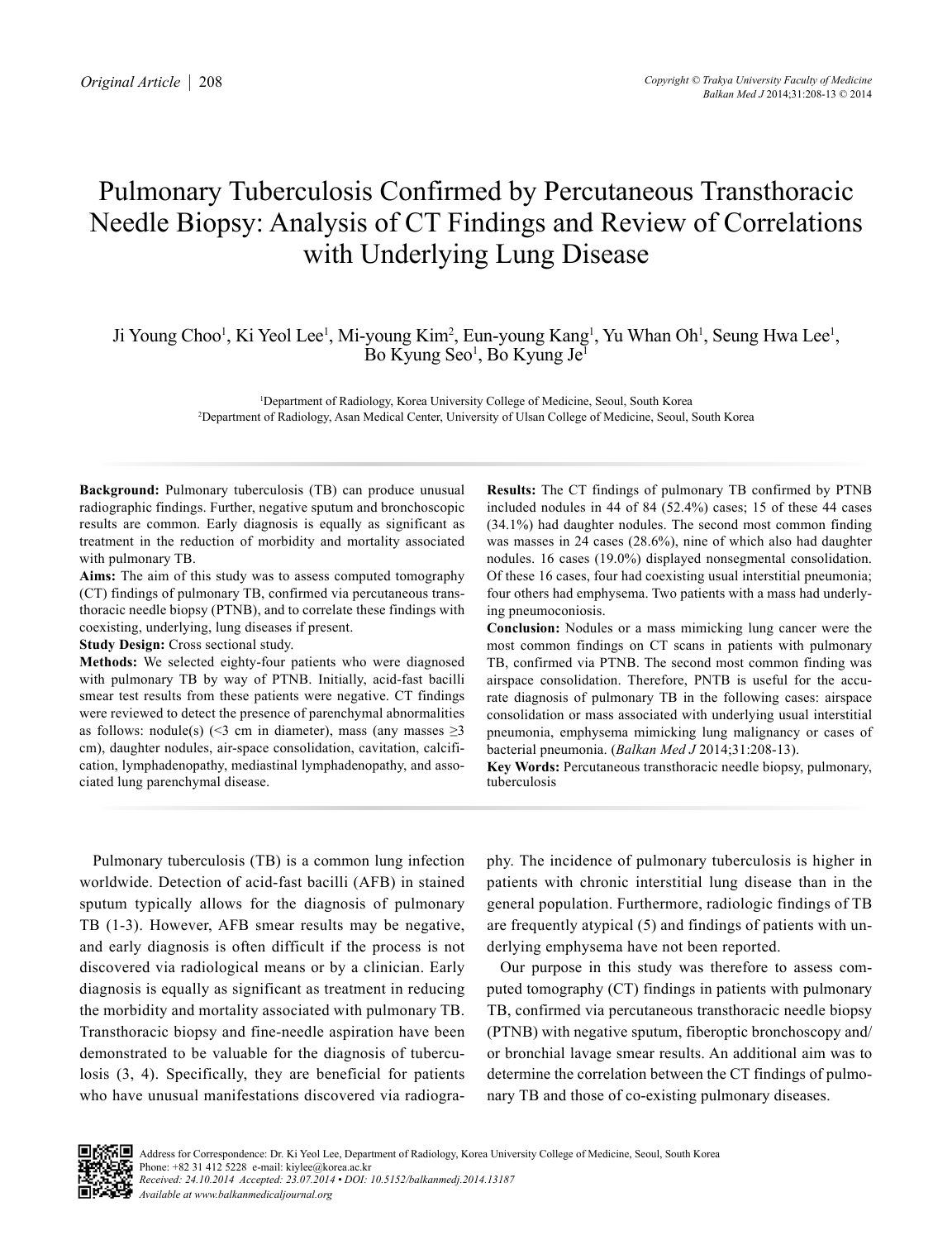#### **MATERIAL AND METHODS**

#### **Study subjects**

Approval was obtained from the institutional review board of our institution and full informed consent for the procedure was obtained from all patients. Eighty-four patients (average age, 59.1±9 years; age range, 16 to 72 years) were enrolled in the study. These 84 patients consisted of 51 men and 33 women who were histologically diagnosed with pulmonary TB, confirmed via positive polymerase chain reaction (PCR) results for PTNB samples. These patients underwent chest CT between January 2006 and December 2012. All patients underwent sputum examination and up to three consecutive specimens were obtained for acid fast staining in each case. We performed culture and PCR for *M. tuberculosis* using biopsy or aspiration specimens. We selected patients with histologically and PCR-confirmed TB (positive PCR for *M. tuberculosis*) to exclude nontuberculous mycobacterial infections.

#### **Imaging methods**

In 28 of the 84 patients, chest CT was performed using a 4-slice scanner (Somatom volume zoom; Siemens, Erlangen, Germany). In 56 patients, chest CT was performed using a 64-slice scanner (Brilliance 64; Philips, Cleveland, OH, USA). For CT using the 4-slice scanner, scans were performed at 120 kVp and 180 mAs, with 10-mm collimation and 10-mm reconstruction. For CT using the 64-slice scanner, scans were performed at 120 kVp and 250 mAs, with a pitch of 0.671 and collimation of 4-8 mm through the thorax at end-inspiration. The table feed was 7.5-12 mm per 0.75-second rotation. Nonionic contrast material (Ultravist370; Schering, Berlin, Germany) was injected into the antebrachial vein (130 mL; flow rate, 4.0 mL/s) for the conventional chest CT scan in 69 patients.

#### **Analysis of chest CT scans**

Two chest radiologists (J.Y. C., K.Y. L.) with 5 and 13 years' experience, respectively, evaluated the chest CT scans. CT scans were viewed primarily in the transverse plane, but they were also viewed in the sagittal or coronal planes if available. Final decisions on the findings were reached by consensus. Patterns of parenchymal abnormalities on chest CT scans were as follows: nodule(s)  $(< 3$  cm in diameter), mass (any masses <sup>3</sup> 3 cm), and air-space consolidation defined as a homogeneous increase in pulmonary parenchymal opacity that obscured the margins of vessels and airway walls. In addition, CT images were assessed for the following: diameter of mass or nodule; margin of mass or nodule (spiculated, lobulated, or smooth); presence of daughter nodule(s); presence of cavity; associated abnormalities such as mediastinal lymph node enlargement and pleural effusion; presence of calcifications in the lesion; location of the lesion, and coexisting pulmonary diseases such as emphysema, idiopathic interstitial pneumonia, pneumoconiosis, etc.

#### **PTNB method**

Percutaneous transthoracic needle biopsy was performed under CT (n=51), ultrasonography (US, n=9), or fluoroscopic guidance (n=24) by chest radiologists (J.Y.C, Y.H.O., M.Y.K., K.Y.L). Each patient underwent PTNB at least once. Percutaneous transthoracic aspiration, in addition to PTNB, was performed in 24 patients. Aspiration was performed with a 22-gauge Chiba needle (M. I. Tech; Seoul, Korea), while a 19.5 gauge Autovac needle (BARD; Wachhausstrasse, Germany) was used for percutaneous cutting biopsies. In general, CT guidance was preferred, but fluoroscopic guidance was used in less cooperative patients or when CT was not available. US guidance was typically used in patients with a lesion attached to the pleura or chest wall. In all cases, lung aspirates and specimens from each biopsy sample were analysed in three different ways: histologic examination, PCR analysis, and/or culture.

Eight patients whose PTNB results were inadequate for diagnosis underwent repeat biopsy. Chest radiographs were obtained immediately after completion of PTNB and again 4 hours later to determine the presence of pneumothorax.

#### **Histologic diagnosis and PCR for detecting M. tuberculosis**

Histopathological diagnosis of TB was based on chronic granulomatous inflammation, with or without caseous necrosis. We performed PCR on lung aspirates using an *M. tuberculosis* kit (Amplicor; Roche Diagnostic Systems, Somerville, NJ, USA) that targets a part of the 16S rRNA gene for amplification. The complete *M. tuberculosis* test was performed according to the manufacturer's instructions. Histopathological examination of tissue specimens and amplification of *M. tuberculosis* by PCR was performed for all 84 cases.

### **RESULTS**

All 84 patients had positive TB PCR test results, as well as chronic granulomatous inflammation on histologic examination. Thirty-two patients had positive culture test results for *M. tuberculosis*.

The most common CT finding of pulmonary TB, confirmed via PTNB, was a pulmonary nodule (44 cases, 52.4%); daughter nodules were present in 15 cases (34.0%). Nodules ranged in size from 1.2 to 2.8 cm in diameter. Margins of nodules were spiculated in 26 cases (59.1%), lobulated in eight (18.2%), and smooth in 10 cases (22.7%). Additional daughter nodules in the same lobe were present in nine patients (20.4%), while six patients (13.6%) had nodules present in other lobes.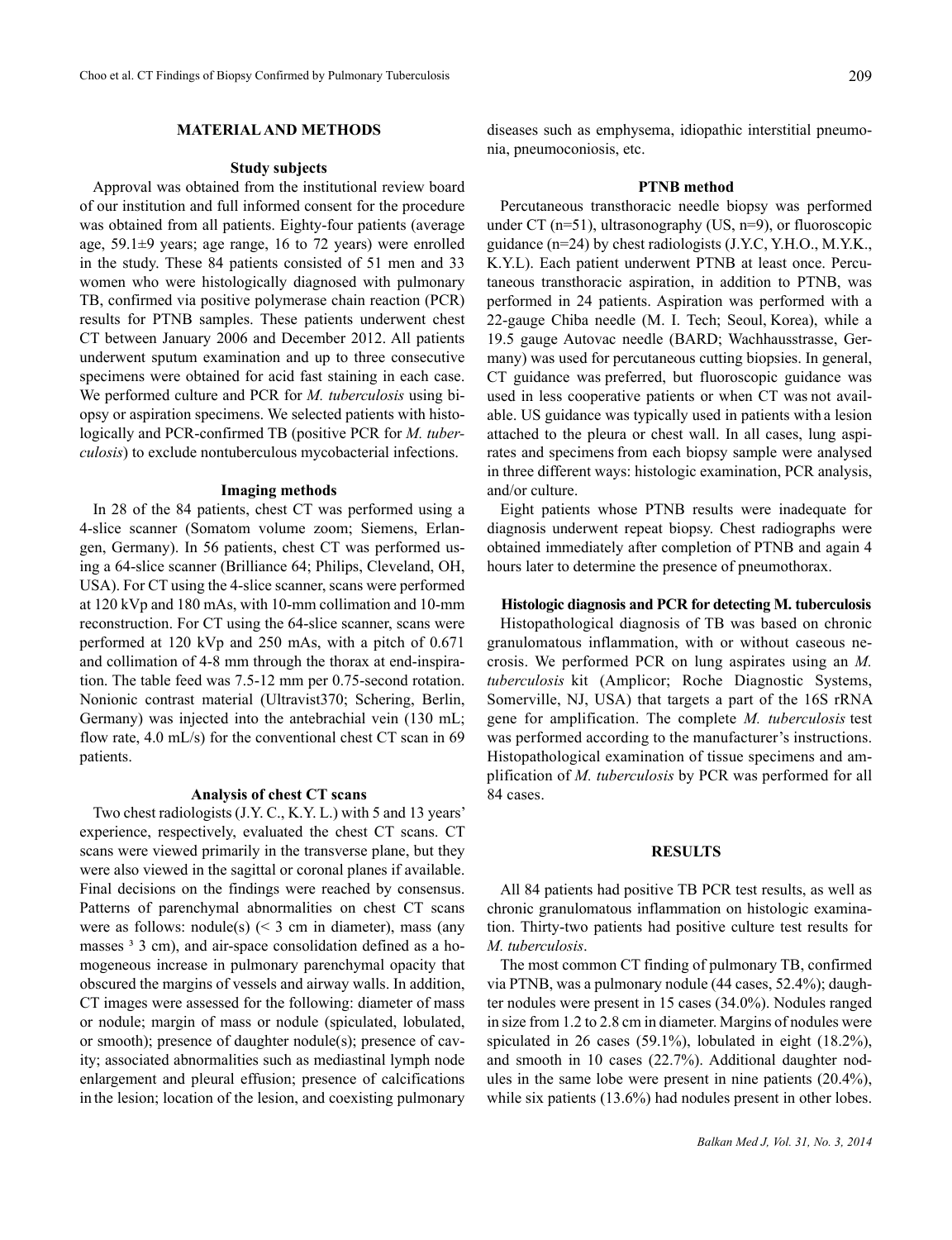|                                    | CT Findings, $n$ $(\%)$      |                              |                                       |
|------------------------------------|------------------------------|------------------------------|---------------------------------------|
|                                    | Nodule<br>$(n=44,$<br>52.4%) | Mass<br>$(n=24,$<br>$28.6\%$ | Consolidation<br>$(n=16,$<br>$19.0\%$ |
|                                    |                              |                              |                                       |
|                                    |                              |                              |                                       |
| Mean size (cm)                     | $2.2(1.2-2.8)$               | $4.2(3.3-5.7)$               |                                       |
| Lesion margins                     |                              |                              |                                       |
| Spiculated                         | $26(59.1\%)$                 | 14 (58.3%)                   |                                       |
| Lobulated                          | $8(18.2\%)$                  | 9(37.5%)                     |                                       |
| Smooth                             | 10(22.7%)                    | $1(4.2\%)$                   |                                       |
| Daughter nodules                   |                              |                              |                                       |
| Same lobe                          | $9(20.4\%)$                  | 3(12.5%)                     | $1(6.2\%)$                            |
| Different lobe                     | $6(13.6\%)$                  | $6(25.0\%)$                  | 3(18.7%)                              |
| Cavitation                         | $3(6.8\%)$                   | $8(33.3\%)$                  | $2(12.5\%)$                           |
| Mediastinal                        | $1(2.3\%)$                   | $1(4.2\%)$                   |                                       |
| lymphadenopathy                    |                              |                              |                                       |
| Calcification (eccentric)          | $1(2.3\%)$                   | $1(4.2\%)$                   |                                       |
| Lesion location                    |                              |                              |                                       |
| Upper lobe                         | 24 (54.5%)                   | 19 (79.2%)                   | $9(56.2\%)$                           |
| Lower lobe                         | $17(38.6\%)$                 | 4(16.7%)                     | 3(18.7%)                              |
| Middle lobe                        | $3(6.8\%)$                   | $1(4.2\%)$                   | 3(18.7%)                              |
| Right lung <sup>a</sup>            |                              |                              | $1(6.2\%)$                            |
| Coexisting lung disease            |                              |                              |                                       |
| Emphysema                          |                              | $1(4.2\%)$                   | $4(25.0\%)$                           |
| Usual interstitial<br>pneumonia    | $1(2.3\%)$                   | $1(4.2\%)$                   | $4(25.0\%)$                           |
| Pneumoconiosis                     | 0                            | $2(8.3\%)$                   |                                       |
| <b>Bronchiectasis</b>              | $3(6.8\%)$                   | $2(8.3\%)$                   |                                       |
| Underlying diseases                |                              |                              |                                       |
| Diabetes                           | $1(2.3\%)$                   | $2(8.3\%)$                   | $1(6.2\%)$                            |
| Malignancy <sup>b</sup>            | $6(13.6\%)$                  | 3(12.5%)                     |                                       |
| Prior use of steroids <sup>c</sup> | $1(2.3\%)$                   | $1(4.2\%)$                   | 2(12.5%)                              |

**TABLE 1.** Tuberculosis in patients confirmed by PTNB: profiles of 84 patients

CT: computed tomography

a One patient showed diffuse consolidation involving the right lobe.

b Malignancy includes cancers of the stomach, colon, liver, breast, and lung, multiple myeloma, and leukaemia.

c Prior use of steroids means the use of steroids within 1 year prior to CT examination

The second most common finding was a mass greater than 3 cm in diameter in 24 cases (28.6%), of which nine cases had daughter nodules (37.5%). Mass lesions were spiculated in 14 cases (58.3%), lobulated in nine cases (37.5%), and smooth in one case (4.2%). Masses ranged in diameter from 3.3 to 5.7 cm. Further, sixteen cases showed nonsegmental consolidation (19.0%), with daughter nodules appearing in four of those cases. These sixteen patients, with consolidation mimicking a pneumonia-like infiltrate that did not clear on antibiotic therapy and a negative sputum result for *M. tuberculosis,* were diagnosed based on the PTNB findings.



**FIG. 1.** TB appearing as consolidation in a 74-year-old man with emphysema. In the mediastinum window of the CT scan, there are some low-density areas (arrowheads) within the consolidation in the right upper lobe that did not improve despite antibiotic therapy. Fluoroscopy-guided PTNB revealed tuberculosis

Abnormal CT findings and coexisting pulmonary diseases in the 84 patients are summarized in Table 1. Cavitation was present in three nodules, eight masses, and two consolidative lesions. Mediastinal lymph node enlargement was present in two cases, one case with a mass and the other with a nodule, and pleural effusion was present in one nodule case (not shown). One patient had eccentric calcification within both a nodule and mass.

Tuberculosis lesions in 52 patients (61.9%) were located in the upper lobes, while 24 patients had lesions in the lower lobes (28.6%), seven patients (8.3%) in the right middle lobe, and one patient in the right lung (1.2%), which manifested as consolidation.

With regard to coexisting pulmonary diseases, six patients had coexisting emphysema. This included one patient with a nodule and one patient with a mass, while the remaining four cases appeared in patients with CT features of nonsegmental consolidation (Figure 1). Usual interstitial pneumonia (UIP) was present in one case with a mass and in four cases with consolidative TB lesions (Figure 2). Pneumoconiosis was present in two cases with mass lesions (Figure 3). There were no significant coexisting lung diseases in the other patients.

Seventeen patients (20.2%) had an underlying disease associated with an immunocompromised state. These conditions included: diabetes mellitus, lung cancer, stomach cancer, colon cancer, breast cancer, hepatocellular carcinoma, acute myelocytic leukaemia, multiple myeloma, or steroid therapy within 1 year from the CT examination.

Complications after PTNB included seven patients who required thoracic drainage for pneumothorax and 16 patients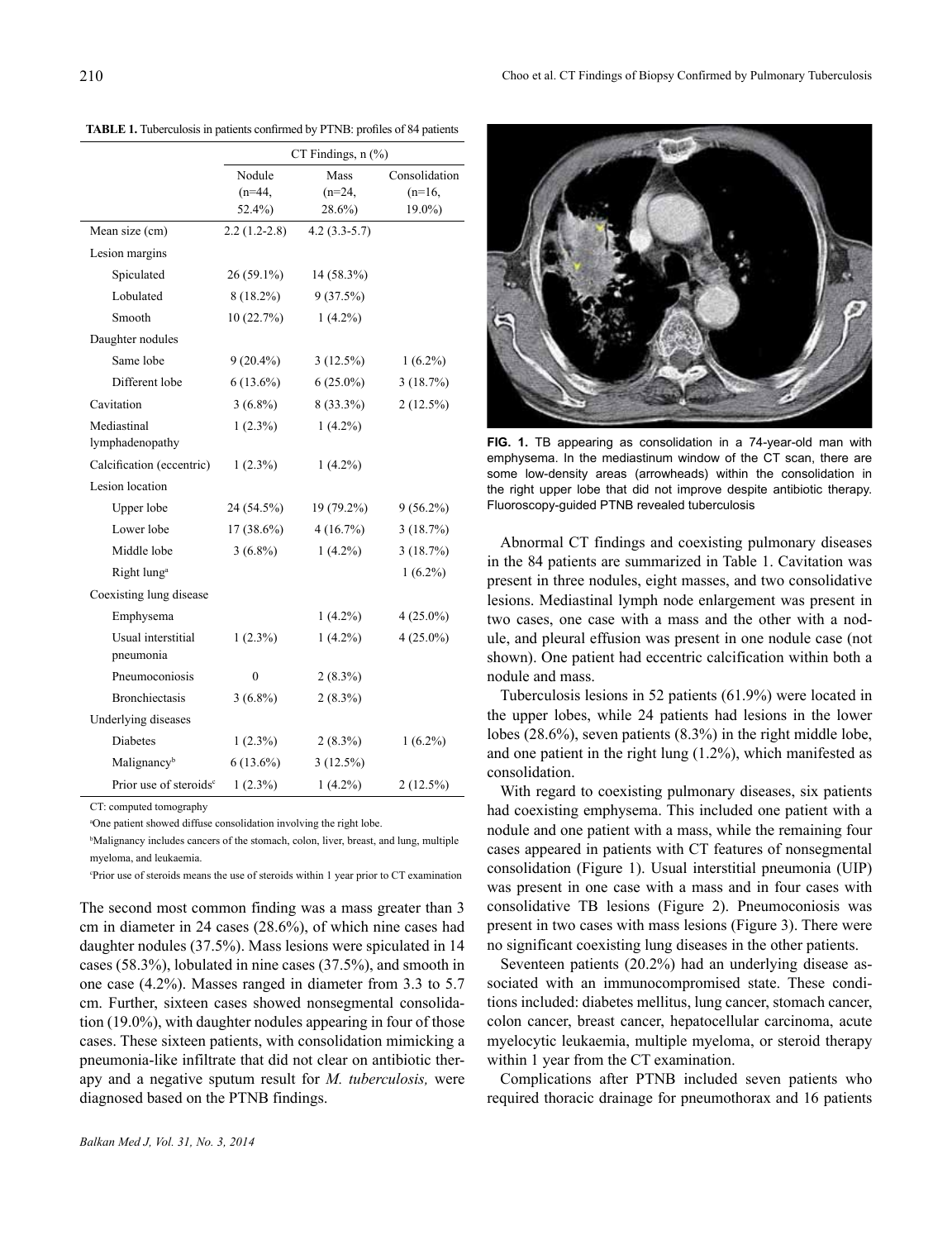who had haemoptysis immediately after the procedure that subsequently resolved after conservative treatment.

#### **DISCUSSION**

Hadlock et al. (6) indicated that atypical manifestations of TB (excluding the primary TB pattern in adults) are prevalent in nearly 8% of cases. However, recent studies have suggested that unusual radiographic manifestations of TB may be encountered in as many as one third of adult-onset TB cases, which may seriously delay treatment. Post-primary TB can be considered unusual for two reasons. First, it is confined to



**FIG. 2.** TB appearing as nonsegmental consolidation in a 73-yearold man with UIP (the patient was diagnosed with UIP 5 years prior). A high-resolution CT scan obtained at the subcarinar level shows nonsegmental consolidation in the left upper lobe (arrow). The consolidation in the left upper lobe had not improved despite antibiotic therapy. Therefore, PTNB was conducted and it was diagnosed as TB

the basal segments of lower lobes, the right middle lobe or lingular, or the anterior segment of an upper lobe and second, it can manifest as a mass-like density that mimics carcinoma, tuberculoma, or reversible multiple cysts (7-9). Atypical manifestations of pulmonary TB are common in patients with impaired host immunity (10-12) and are now considered to be manifestations of primary TB(13, 14).

Pulmonary TB can be a cause of nodular, or mass-like, lung opacities in asymptomatic patients whose sputum smears or cultures may be negative for mycobacteria (15). Pulmonary TB is one of the most common benign lesions that requires differentiation from lung cancer (16, 17). Even though our series was not specific, 26 of 44 punctured nodules and 14 of 24 masses had an irregular or spiculate contour. These were initially considered malignant. Due to the overlapping features of tuberculomas and peripheral lung cancer, PTNB should be performed to confirm the diagnosis (18). 18F-FDG PET can improve diagnostic accuracy by allowing differentiation of solitary pulmonary nodules (19); however, <sup>18</sup>F-FDG is a nontumour-specific tracer, and all tissues with high-glucose metabolism can show high uptake (20, 21).

When post-primary TB involves the anterior segment of an upper lobe or basilar segment of a lower lobe, radiography may sometimes misdiagnose it as another bacterial infection (22). These lesions are initially refractory to antibiotic therapy, thereby making the correct diagnosis challenging. In the present study, 16 cases of pulmonary TB resembled pneumonia on chest radiographs or CT scans. We suggest that if nonsegmental consolidations are refractory to initial antibiotic treatment, the next step should be biopsy.

Silicosis and TB are known to be associated. TB rates in subjects with advanced simple silicosis, in an elevated background TB setting, can be very high, up to three-fold higher than those in the same workforce without silicosis (23); further, risk increases with the severity of silicosis. In the present study, percutaneous biopsy was very useful for diagnosing



**FIG. 3. a-c.** TB appearing as a cavitating mass in a 57-year-old man with pneumoconiosis. A 5-cm conglomerated mass (arrow) in the right upper lobe and multiple small nodules (arrowheads) bilaterally in the high-resolution CT scan **(a)** taken 10 months before admission. This patient had been given a diagnosis of coal worker's pneumoconiosis 5 years prior. On admission, the mediastinum window setting **(b)** showed cavitation (open arrow) of the mass in the right upper lobe with growth of the mass (6.5 cm in diameter) and the osteolytic T7 **(c,** arrow) with paravertebral soft tissue formation on admission. CT-guided biopsy was performed to differentiate between lung cancer with bone metastasis versus pulmonary TB with spine involvement. The final diagnosis was tuberculosis. This case illustrates cavitation and growth of progressive massive fibrosis after infection with *M. tuberculosis*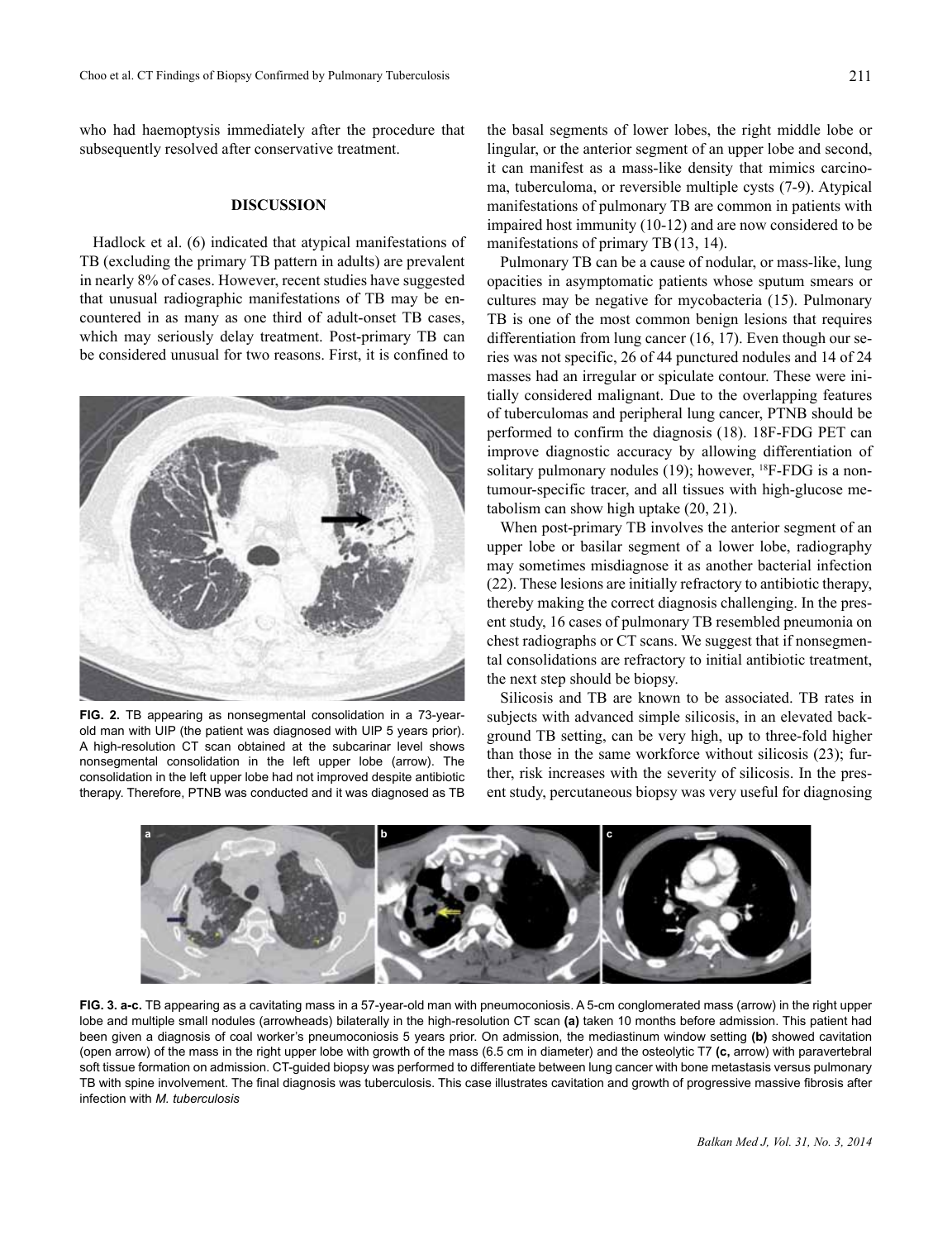silicotuberculosis because these cases had negative results in the microbiologic analysis.

Tuberculosis and emphysema, or UIP, may co-exist in the same patient (24-26) and can be a significant burden in terms of morbidity and mortality. In our study, four cases showed nonsegmental consolidation and one case showed a spiculate 3.2 cm mass, which was consistent with those in a previous study (25). CT features of TB in UIP patients showed that TB in patients with severe emphysema manifested as patchy consolidation. The cause of these findings in UIP and emphysema patients does not necessarily mean that the TB involved the normal lung parenchyma. The tuberculous infiltration may have affected already damaged and destructed lung parenchyma, such as the honeycomb-like parenchyma caused by emphysema. This may result in pneumonia-like consolidation and lack of bronchogenic evidence of TB-like centrilobular nodules or the tree-in-bud pattern. Another reason for the atypical radiologic finding of TB in association with UIP is that UIP patients are often prescribed an immunosuppressant such as steroids, which increases susceptibility to mycobacterial infection (11).

Failure to demonstrate tubercle bacilli in sputum, or other secretions, cannot rule out the diagnosis of TB. This is because the lesions are occasionally not in contact with the bronchial tree, or the number of AFBs in sputum smears is low. Therefore, in areas where TB is endemic, mycobacterial infection should be considered when processing aspirates obtained after PTNB of peripheral lung opacities, even if the results of sputum cultures or bronchoscopic stains and cultures are negative for mycobacteria (27, 28).

A limitation of our study is its retrospective design. Subjects were patients who had been diagnosed with TB based on histopathological findings of biopsy specimens and PCR results for *M. tuberculosis*. This bias could have affected the results of the study. Another limitation is the absence of DNA fingerprinting to demonstrate recent or remote infection, or to differentiate between primary or post-primary TB. Finally, we did not evaluate for interobserver variations, but analysed the CT findings by consensus. Further studies with a prospective design and a large patient population, comprising UIP or emphysema patients, are required to confirm our findings.

In conclusion, the most common finding on CT scans for patients with pulmonary TB confirmed via PTNB was a nodule or a mass. It is strongly helpful in the diagnosis of pulmonary TB to take a PTNB in patients showing airspace consolidation with underlying UIP or emphysema mimicking bacterial pneumonia, as well as a mass with pneumoconiosis mimicking lung malignancy.

**Ethics Committee Approval:** Ethics committee approval was received for this study (IRB File No is AS12148-002.)

**Informed Consent:** Written informed consent was obtained from patients who participated in this study.

Peer-review: Externally peer-reviewed.

**Author contributions:** Concept - J.Y.C., K.Y.L.; Design - K.Y.L., M.K., E.K., Y.W.O.; Supervision - K.Y.L., S.H.L., B.K.S.; Resource - S.H.L., B.K.J.; Materials - J.Y.C., Y.H.O., M.Y.K., K.Y.L.; Data Collection&/or Processing - K.Y.L., J.Y.C., M.K.; Analysis&/or Interpretation - K.Y.L., J.Y.C.; Literature Search - K.Y.L., J.Y.C., M.K.; Writing - J.Y.C.; Critical Reviews - K.Y.L., B.K.J.

**Conflict of Interest:** No conflict of interest was declared by the authors.

**Financial Disclosure:** This study was supported by Research Grant of Korea University (K0932161), and by Dong-Kook pharmaceutical.

## **REFERENCES**

- 1. Andreu J, Cáceres J, Pallisa E, Martinez-Rodriguez M. Radiological manifestations of pulmonary tuberculosis. *Eur J Radiol* 2004;51:139- 49. **[\[CrossRef\]](http://dx.doi.org/10.1016/j.ejrad.2004.03.009)**
- 2. Diagnostic Standards and Classification of Tuberculosis in Adults and Children. This official statement of the American Thoracic Society and the Centers for Disease Control and Prevention was adopted by the ATS Board of Directors, July 1999. This statement was endorsed by the Council of the Infectious Disease Society of America, September 1999. *Am J Respir Crit Care Med* 2000;161:1376-95. **[[CrossRef\]](http://dx.doi.org/10.1164/ajrccm.161.4.16141)**
- 3. Jeong YJ, Lee KS. Pulmonary tuberculosis: up-to-date imaging and management. *AJR Am J Roentgenol* 2008;191:834-44. **[\[CrossRef\]](http://dx.doi.org/10.2214/AJR.07.3896)**
- Narayana Reddy RA, Narayana SM, Shariff S. Role of fine-needle aspiration cytology and fluid cytology in extra-pulmonary tuberculosis. *Diagn Cytopathol* 2013;41:392-8. **[\[CrossRef\]](http://dx.doi.org/10.1002/dc.22827)**
- 5. Shachor Y, Schindler D, Siegal A, Lieberman D, Mikulski Y, Bruderman I. Increased incidence of pulmonary tuberculosis in chronic interstitial lung disease. *Thorax* 1989;44:151-3. **[\[CrossRef](http://dx.doi.org/10.1136/thx.44.2.151)]**
- 6. Hadlock FP, Park SK, Awe RJ, Rivera M. Unusual radiographic findings in adult pulmonary tuberculosis. *AJR Am J Roentgenol* 1980;134:1015-8. **[\[CrossRef\]](http://dx.doi.org/10.2214/ajr.134.5.1015)**
- 7. Miller WT, MacGregor RR. Tuberculosis: Frequency of unusual radiographic findings. *AJR Am J Roentgenol* 1978;130:867-75. **[[CrossRef](http://dx.doi.org/10.2214/ajr.130.5.867)]**
- 8. Lee KS, Song KS, Lim TH, Kim PN, Kim IY, Lee BH. Adult-onset pulmonary tuberculosis: findings on chest radiographs and CT scans. *AJR Am J Roentgenol* 1993;160:753-8. **[\[CrossRef\]](http://dx.doi.org/10.2214/ajr.160.4.8456658)**
- 9. Palmer PE. Pulmonary tuberculosis-usual and unusual radiographic presentations. *Semin Roentgenol* 1979;14:204-43. **[[CrossRef\]](http://dx.doi.org/10.1016/0037-198X(79)90007-5)**
- 10. Van Dyck P, Vanhoenacker FM, Van den Brande P, De Schepper AM. Imaging of pulmonary tuberculosis. *Eur Radiol* 2003;13:1771-85. **[\[CrossRef\]](http://dx.doi.org/10.1007/s00330-002-1612-y)**
- 11. Ikezoe J, Takeuchi N, Johkoh T, Kohno N, Tomiyama N, Kozuka T, et al. CT appearance of pulmonary tuberculosis in diabetic and immunocompromised patients: comparison with patients who had no underlying disease. *AJR Am J Roentgenol* 1992;159:1175-9. **[\[CrossRef\]](http://dx.doi.org/10.2214/ajr.159.6.1442377)**
- 12. Morris JT, Seaworth BJ, McAllister CK. Pulmonary tuberculosis in diabetics. *Chest* 1992;102:539-41. **[\[CrossRef\]](http://dx.doi.org/10.1378/chest.102.2.539)**
- 13. Jones BE, Ryu R, Yang Z, Cave MD, Pogoda JM, Otaya M, et al. Chest radiographic findings in patients with tuberculosis with recent or remote infection. *Am J Respir Crit Care Med* 1997;156:1270-3. **[[CrossRef](http://dx.doi.org/10.1164/ajrccm.156.4.9609143)]**
- 14. Geng E, Kreiswirth B, Burzynski J, Schluger NW. Clinical and radiographic correlates of primary and reactivation tuberculosis: a molecular epidemiology study. *JAMA* 2005;293:2740-5. **[\[CrossRef\]](http://dx.doi.org/10.1001/jama.293.22.2740)**
- 15. Ferreirós J, Bustos A, Merino S, Castro E, Dorao M, Crespo C. Transthoracic needle aspiration biopsy: value in the diagnosis of mycobacterial lung opacities. *J Thorac Imaging* 1999;14:194-200. **[\[CrossRef\]](http://dx.doi.org/10.1097/00005382-199907000-00006)**